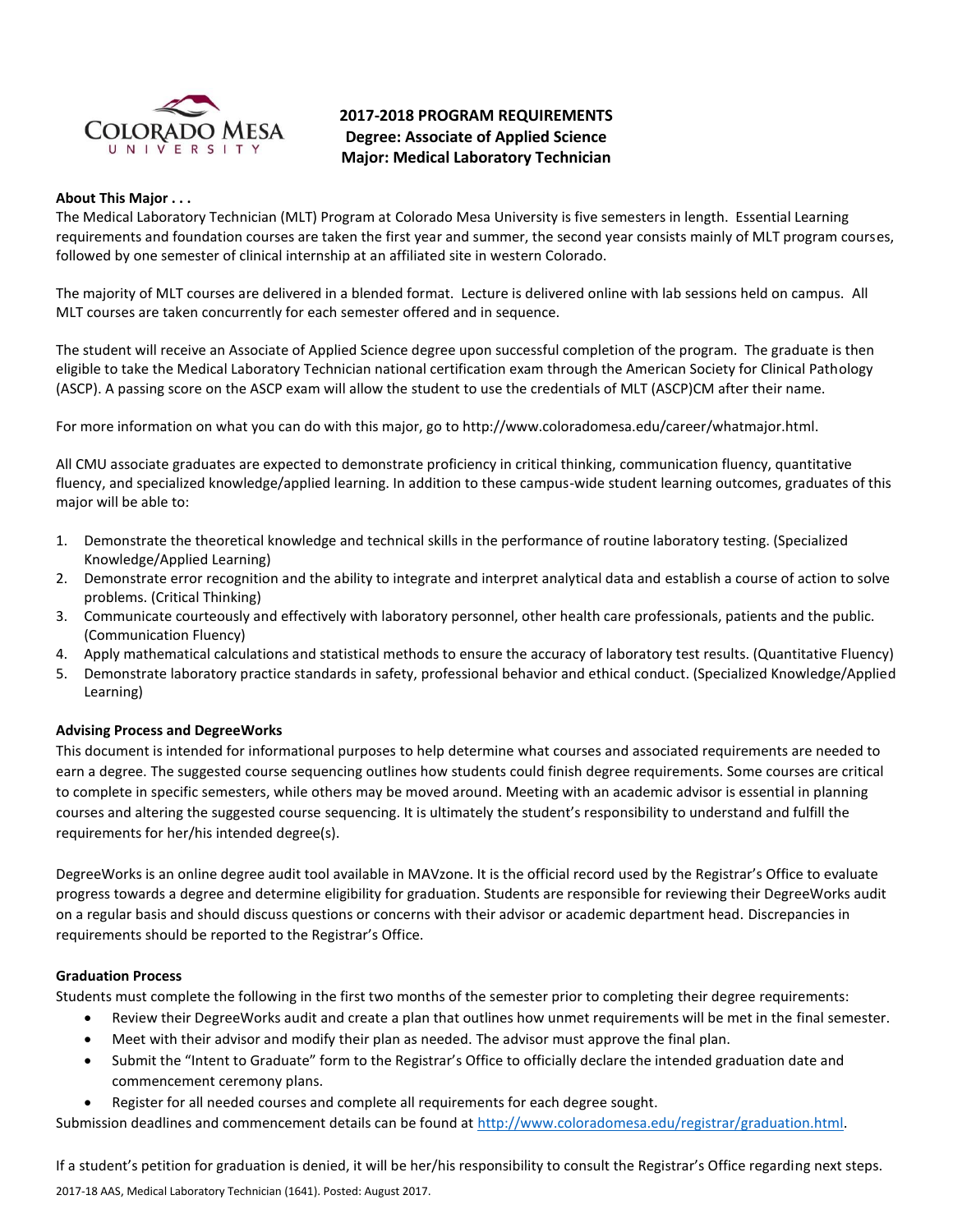# **INSTITUTIONAL DEGREE REQUIREMENTS**

The following institutional degree requirements apply to all CMU Associate of Applied Science (AAS) degrees. Specific programs may have different requirements that must be met in addition to institutional requirements.

- 60 semester hours minimum.
- Students must complete a minimum of 15 of the final 30 semester hours of credit at CMU.
- 2.00 cumulative GPA or higher in all CMU coursework.
- A course may only be used to fulfill one requirement for each degree/certificate.
- No more than six semester hours of independent study courses can be used toward the degree.
- Non-traditional credit, such as advanced placement, credit by examination, credit for prior learning, cooperative education and internships, cannot exceed 20 semester credit hours for an AAS degree.
- Pre-collegiate courses (usually numbered below 100) cannot be used for graduation.
- Capstone exit assessment/projects (e.g., Major Field Achievement Test) requirements are identified under Program-Specific Degree Requirements.
- The Catalog Year determines which program sheet and degree requirements a student must fulfill in order to graduate. Visit with your advisor or academic department to determine which catalog year and program requirements you should follow.
- See "Requirements for Undergraduate Degrees and Certificates" in the catalog for a complete list of graduation requirements.

# **PROGRAM-SPECIFIC DEGREE REQUIREMENTS**

- 75 semester hours total for the AAS, Medical Laboratory Technician.
- A grade of "C" or higher must be achieved in coursework toward major content area.
- The following applied courses must be completed with a grade of "B" or higher: MLTP 102, MLTP 180, MLTP 182, MLTP 250, and MLTP 252.

### **ESSENTIAL LEARNING REQUIREMENTS** (15 semester hours)

See the current catalog for a list of courses that fulfill the requirements below. If a course is an Essential Learning option and a requirement for your major, you must use it to fulfill the major requirement and make a different selection for the Essential Learning requirement.

#### **Communication** (6 semester hours)

- $\Box$  ENGL 111 English Composition (3)
- ENGL 112 English Composition (3)

# **Mathematics** (3 semester hours)

 $\Box$  MATH 113 - College Algebra (4) or higher

#### **Other Essential Learning Core Courses** (6 semester hours)

- $\Box$  Select one Social and Behavioral Sciences, History, Natural Sciences, Fine Arts or Humanities course (3)
- $\square$  Select one Social and Behavioral Sciences, History, Natural Sciences, Fine Arts or Humanities course (3)

# **OTHER LOWER-DIVISION REQUIREMENTS**

#### **Wellness Requirement** (2 semester hours)

- $\Box$  KINE 100 Health and Wellness (1)
- $\Box$  Select one Activity course (1)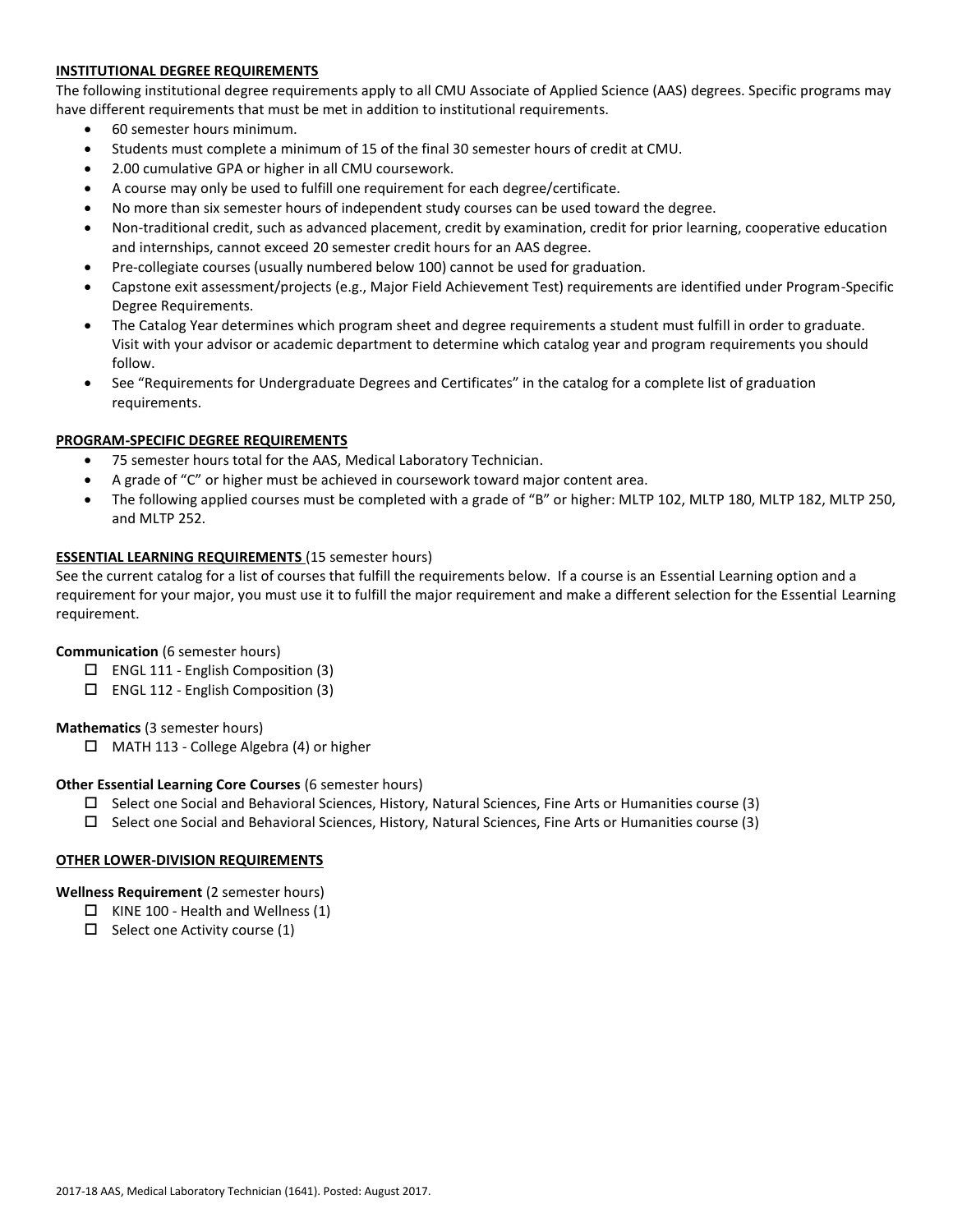**AAS: MEDICAL LABORATORY TECHNICIAN** (57 semester hours, must earn a grade of "C" or better in each course unless otherwise noted.)

# **Didactic Courses** (41 semester hours)

- $\Box$  BIOL 209 Human Anatomy and Physiology (3)
- $\Box$  BIOL 209L Human Anatomy and Physiology Laboratory (1)
- $\Box$  One of the following options: CHEM 121 - Principles of Chemistry (4) and CHEM 121L - Principles of Chemistry Laboratory (1) CHEM 131 - General Chemistry I (4) and CHEM 131L - General Chemistry I Laboratory (1)
- $\Box$  BIOL 210 Human Anatomy and Physiology II (3)
- $\Box$  BIOL 210L Human Anatomy and Physiology II Laboratory (1)
- $\Box$  MLTP 101 Phlebotomy (3)
- MLTP 132 Clinical Hematology and Coagulation (3)
- $\Box$  MLTP 132L Clinical Hematology and Coagulation Laboratory (1)
- $\Box$  MLTP 138 Clinical Immunology (2)
- $\Box$  MLTP 138L Clinical Immunology Laboratory (1)
- $\Box$  MLTP 141 Clinical Immunohematology (2)
- MLTP 141L Clinical Immunohematology Laboratory (1)
- $\Box$  MLTP 142 Clinical Microscopy (2)
- $\Box$  MLTP 142L Clinical Microscopy Laboratory (1)
- MLTP 231 Clinical Microbiology I (3)
- MLTP 231L Clinical Microbiology I Laboratory (1)
- MLTP 232 Clinical Microbiology II (3)
- $\Box$  MLTP 242 Clinical Chemistry (3)
- $\Box$  MLTP 242L Clinical Chemistry Laboratory (1)
- MLTP 275 Capstone Seminar (1)

# **Applied Courses** (16 semester hours)

These courses may only be taken by Program Director Approval.

- MLTP 102 Applied Phlebotomy (2)\*
- $\Box$  MLTP 180 Applied Immunohematology (3)\*
- $\Box$  MLTP 182 Applied Hematology and Body Fluids (4)\*
- $\Box$  MLTP 250 Applied Chemistry and Serology (2)\*
- $\Box$  MLTP 252 Applied Microbiology (4)\*
- MLTP 253 Certification Exam Review (1)

\*Must be completed with a grade of "B" or higher.